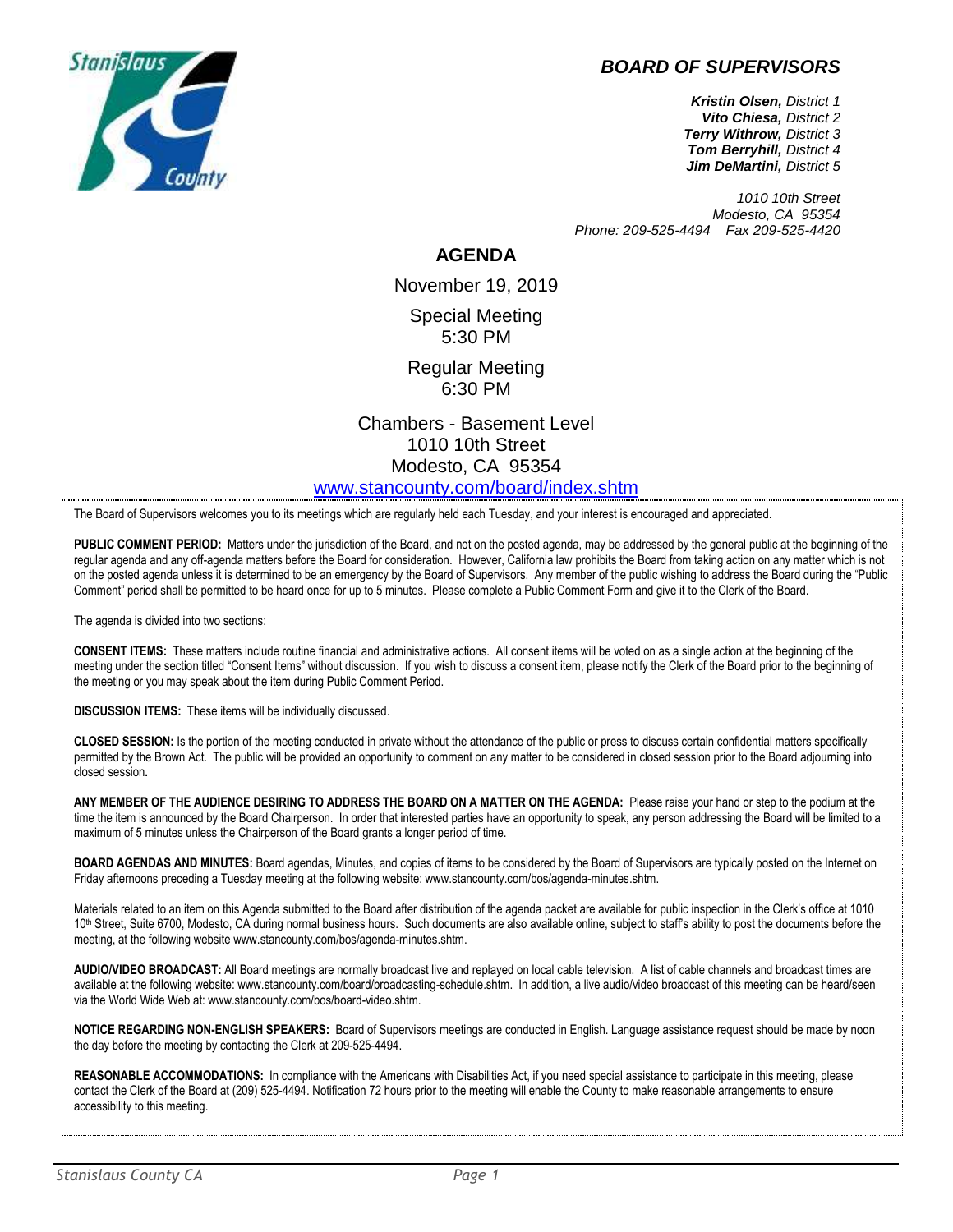## **Special Meeting 5:30 PM**

- 1. Closed Session
	- 1. Conference with Legal Counsel Anticipated Litigation: Pursuant to Government Code Section 54956.9 (d)(2). One case.

## **Regular Meeting 6:30 PM**

- 2. Pledge Allegiance to the Flag
- 3. Invocation
- 4. Public Comment Period
- 5. Consent Calendar
	- A. Miscellaneous
		- 1. Approval of the Minutes for November 5, 2019 [\(View Item\)](http://www.stancounty.com/bos/minutes/2019/min11-05-19.pdf)
		- 2. Approval of a Commendation for the Honorable Judge Beauchesne Upon his Retirement from the Stanislaus County Superior Court [\(View Item\)](http://www.stancounty.com/bos/agenda/2019/20191119/A02.pdf)
		- 3. Approval of a Commendation for the United Samaritans Foundation upon their 25th Anniversary [\(View Item\)](http://www.stancounty.com/bos/agenda/2019/20191119/A03.pdf)
		- 4. Approval of Appointment In Lieu of Landowner Election of Joan Lopes to the El Solyo Water District Board of Directors [\(View Item\)](http://www.stancounty.com/bos/agenda/2019/20191119/A04.pdf)
		- 5. Approval to Adopt and Waive the Second Reading of Ordinance C.S.1260 Amending Chapter 6.78 of the County Code Regarding Enforcement Procedures for Unlawful Cannabis Activities Within the Unincorporated Areas of Stanislaus County [\(View Item\)](http://www.stancounty.com/bos/agenda/2019/20191119/A05.pdf)
	- B. Chief Executive Office
		- 1. Acceptance of the Stanislaus County Treasury Pool September 2019 Monthly Investment Report – Treasurer / Tax Collector [\(View Item\)](http://www.stancounty.com/bos/agenda/2019/20191119/B01.pdf)
		- 2. Approval of the Final Contract with Haggerty Construction Inc. of Stockton, California, and Acceptance of Tenant Improvements at 1010 10th Street, Modesto, California, for the Chief Executive Office, Human Resources Division, and Related Matters – Chief Executive Office [\(View Item\)](http://www.stancounty.com/bos/agenda/2019/20191119/B02.pdf)
		- 3. Approval of an Update on Emergency Repairs to the Public Safety Center West, Minimum Housing Unit One, and Support Services Facility's Fire-Life Safety, Secure Electronics, Video Surveillance Systems, and Additional Needed Repairs – Chief Executive Office [\(View Item\)](http://www.stancounty.com/bos/agenda/2019/20191119/B03.pdf)
		- 4. Approval of an Update on the Homeless Facility Plan and Partnership Between the County, the City of Modesto and The Salvation Army in Accordance with the Provisions of the Public Contract Code and Related Matters – Chief Executive Office [\(View Item\)](http://www.stancounty.com/bos/agenda/2019/20191119/B04.pdf)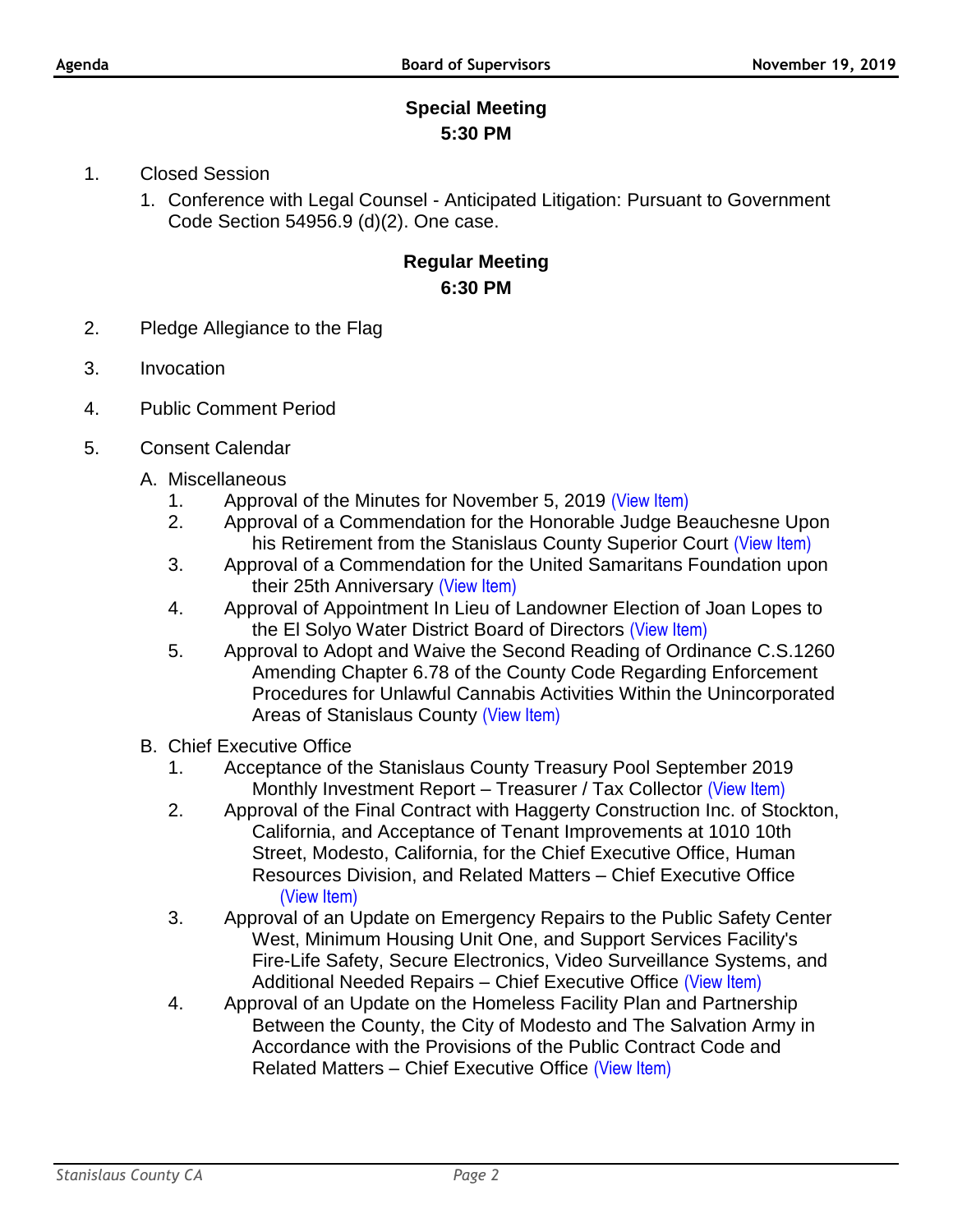- 5. Acceptance of an Update in Accordance with Public Contract Code Sections 20134 and 22050 for Emergency Remediation/Repairs at 10th Street Place, to Repair Water Damage and Restore Essential Government Operations – Chief Executive Office [\(View Item\)](http://www.stancounty.com/bos/agenda/2019/20191119/B05.pdf)
- 6. Approval to Enter Into and Sign a Memorandum of Understanding with the City of Patterson for a Communications Tower Project – Sheriff [\(View Item\)](http://www.stancounty.com/bos/agenda/2019/20191119/B06.pdf)
- C. Department of Public Works
	- 1. Approval of an Agreement for Acquisition of Property for the McHenry Avenue Widening Project, Grantor: Michael Hess and Lorette Hess Akers, and John C. Bettencourt [\(View Item\)](http://www.stancounty.com/bos/agenda/2019/20191119/C01.pdf)
	- 2. Approval to Use Community Development Funds to Purchase Concrete Rail to Install along Zeff and River Roads to Prevent Tuolumne River Pollution [\(View Item\)](http://www.stancounty.com/bos/agenda/2019/20191119/C02.pdf)
- D. Department of Planning and Community Development
	- 1. Approval to Set a Public Hearing on December 10, 2019, at the 9:00 A.M. Meeting, to Consider the Planning Commission's Recommendation for Denial of Use Permit and Development Agreement Application No. PLN2018-0103, The People's Remedy, Request to Establish a Commercial Cannabis Retail Storefront and Distribution Operation, Located at 1350 Lone Palm Avenue, North of Woodland Avenue, in the Modesto Area [\(View Item\)](http://www.stancounty.com/bos/agenda/2019/20191119/D01.pdf)
- E. County Counsel
- 6. Scheduled Matters
	- 1. Presentation of the Sheriff Department's 2018 Report on Immigration and Customs Enforcement Access and Hold a Community Forum Pursuant to Government Code Section 7283.1(d) [\(View Item\)](http://www.stancounty.com/bos/agenda/2019/20191119/SCH01.pdf)
- 7. Discussion Items
	- 1. Approval to Award a Design-Build Construction Contract to Roebbelen Contracting Inc., of El Dorado Hills, California, for \$8,990,269 and Adjust Appropriations per the Final Project Budget to Complete the Turlock Library Expansion and Renovation Project – Chief Executive Office [\(View Item\)](http://www.stancounty.com/bos/agenda/2019/20191119/DIS01.pdf)
- 8. Correspondence
	- 1. This Board has received a letter of resignation from Jeffrey Lambaren as the Executive Director of the Public Authority of Stanislaus County effective January 3, 2020. [\(View Item\)](http://www.stancounty.com/bos/agenda/2019/20191119/Corr01.pdf) (Recommendation: Acknowledge receipt of resignation.)
	- 2. This Board has received a Worker Adjustment and Retraining Notification letter fromTitleMax of California, Inc. regarding the permanent closure of all locations in California between April 1, 2020 through May 1, 2020, including two locations in Modesto located at 1440 E. Hatch Road, Suite 101 and 1021 Oakdale Road. [\(View Item\)](http://www.stancounty.com/bos/agenda/2019/20191119/Corr02.pdf)

(Recommendation: Refer to the Department of Workforce Development.)